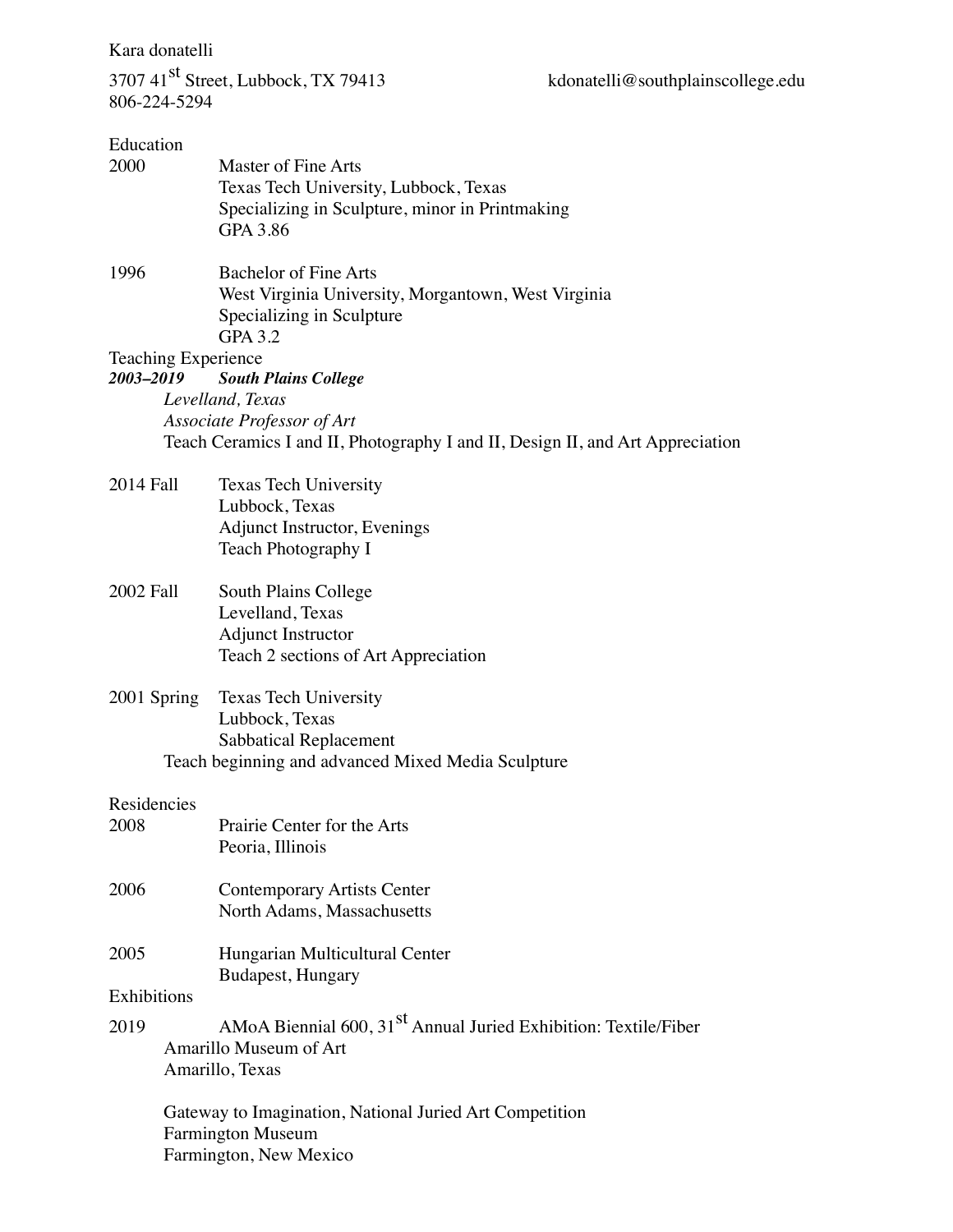|      | 31 <sup>st</sup> Annual Juried Exhibition<br>Texarkana Regional Arts & Humanities Council<br>Texarkana, Texas                                                           |
|------|-------------------------------------------------------------------------------------------------------------------------------------------------------------------------|
|      | 61 <sup>st</sup> Annual Permian Basin Juried Art Exhibition<br>Ellen Noel Art Museum<br>Odessa, Texas                                                                   |
|      | 47 <sup>th</sup> International Art Show<br>Brownsville Museum of Fine Art<br>Brownsville, Texas                                                                         |
|      | Interpreting Brain and Spinal Fluid Disorders Through Art<br>Art League Rhode Island<br>Providence, Rhode Island                                                        |
| 2018 | South Plains College Faculty Show<br>Helen Devitt Jones Fine Art Gallery<br>Levelland, Texas<br>(E)Valuation<br>Helen Devitt Jones Fine Art Gallery<br>Levelland, Texas |
|      | Mapping the Mind<br>9 <sup>th</sup> and J Studio Gallery<br>Slaton, Texas                                                                                               |
| 2017 | Celebrating 20 Years of Art<br>The Louise Hopkins Underwood Center for the Arts<br>Lubbock, Texas                                                                       |
|      | <b>Stars of Texas</b><br>Brownwood Civic and Cultural Center<br>Brownwood, Texas                                                                                        |
|      | 41 <sup>st</sup> Annual Fall Art Exhibition<br><b>Midland Arts Association</b><br>Midland, Texas                                                                        |
|      | Dia de los Muertos, Celebracion<br>The Louise Hopkins Underwood Center for the Arts<br>Lubbock, Texas                                                                   |
| 2016 | Silence<br>The Louise Hopkins Underwood Center for the Arts<br>Lubbock, Texas                                                                                           |
|      | State Hospital<br>9 <sup>th</sup> Street Warehouse<br>Houston, Texas                                                                                                    |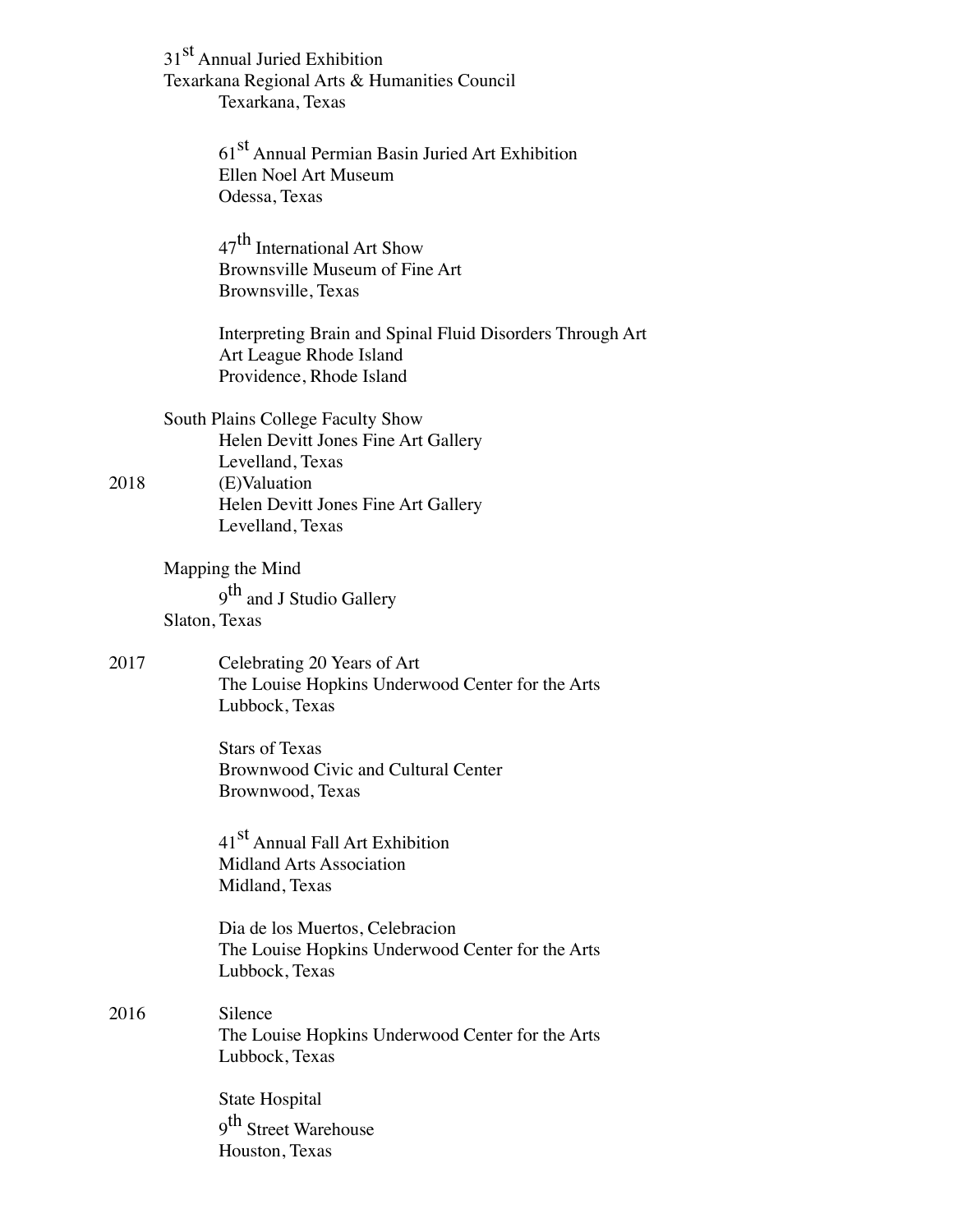|      | WAG's Autumn Annual Exhibition<br>Worcester Artist Group<br>Worcester, Massachusetts                     |
|------|----------------------------------------------------------------------------------------------------------|
|      | South Plains College Faculty Show<br>South Plains College Hall Gallery<br>Levelland, Texas               |
| 2015 | Another World<br>Kemp Center for the Arts<br>Wichita Falls, Texas                                        |
|      | Artist's in Action 5 <sup>th</sup> Annual Exhibition<br>Lubbock Garden and Arts Center<br>Lubbock, Texas |
| 2013 | North Texas State Hospital Project<br>Louise Hopkins Underwood Center for the Arts<br>Lubbock, Texas     |
|      | <b>Madision National Juried Exhibition</b><br>Madison-Morgan Cultural Center<br>Madison Georgia          |
|      | Artist's in Action 4 <sup>th</sup> Annual Exhibition<br>Lubbock Regional Art Center<br>Lubbock, Texas    |
| 2012 | <b>Making Tracks</b><br>Landmark Art Studio Gallery<br>Lubbock, Texas                                    |
|      | Legs & Breasts<br>9 <sup>th</sup> & J Studio Gallery<br>Slaton, Texas                                    |
|      | Artist's in Action 3 <sup>rd</sup> Annual Exhibition<br>Space 110<br>Lubbock, Texas                      |
| 2011 | Coming Full Circle<br>North Harris Community College<br>Houston, Texas                                   |
| 2010 | Artist's in Action 2 <sup>nd</sup> Annual Exhibition<br>Lubbock Garden and Arts Center<br>Lubbock, Texas |
|      | True Colors Benefit Exhibition & Performance<br>ArtSpace<br>Lubbock, Texas                               |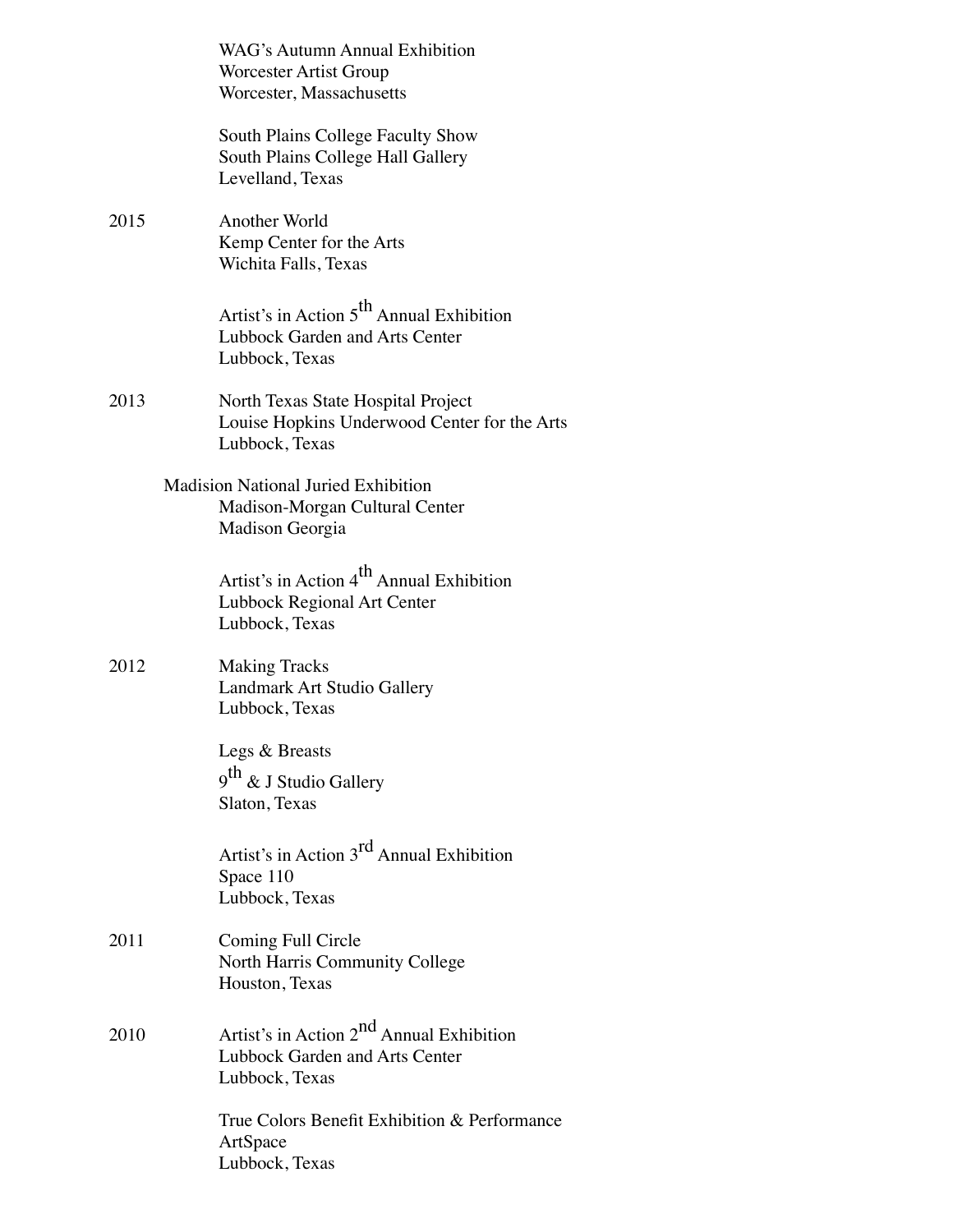| 2009 | Kismet<br>Louise Hopkins Underwood Center for the Arts<br>Levelland, Texas                                      |
|------|-----------------------------------------------------------------------------------------------------------------|
|      | Artist's in Action Exhibition<br><b>Lubbock Garden and Arts Center</b><br>Lubbock, Texas                        |
| 2007 | Winter Exhibition<br><b>Congress Center</b><br>Balantonfured, Hungary                                           |
|      | 6 at the CAC<br><b>Contemporary Artists Center</b><br>North Adams, Massachusetts                                |
| 2006 | <b>HMC Resident Exhibition</b><br>Vizivarosi Gallery<br>Budapest, Hungary                                       |
|      | <b>HMRPA Video Compilation</b><br>Moreau Art Galleries, St. Mary's College<br>Notre Dame, Indiana               |
|      | Fueling the Imagination: The Vortex of Creativity<br>Lubbock Civic Center<br>Lubbock, Texas                     |
|      | Hatchings<br>Landmark Arts Studio Gallery<br>Lubbock, Texas                                                     |
|      | South Plains College Faculty Show<br>South Plains College Hall Gallery<br>Levelland, Texas                      |
| 2005 | <b>First Sightings</b><br>Llano Estacado Institute for the Performing Arts<br>Lubbock, Texas                    |
|      | October International Competition<br>The Robert & Mary Montgomery Armory Art Center<br>West Palm Beach, Florida |
|      | NOTICE – A Collaborative Community Art Project<br>W/W Arts<br>Lubbock, Texas                                    |
|      | Journeys<br>Target Gallery at the Torpedo Factory Art Center<br>Alexandria, Virginia                            |
| 2004 | 38 <sup>th</sup> Annual National Drawing and Small Sculpture Show                                               |